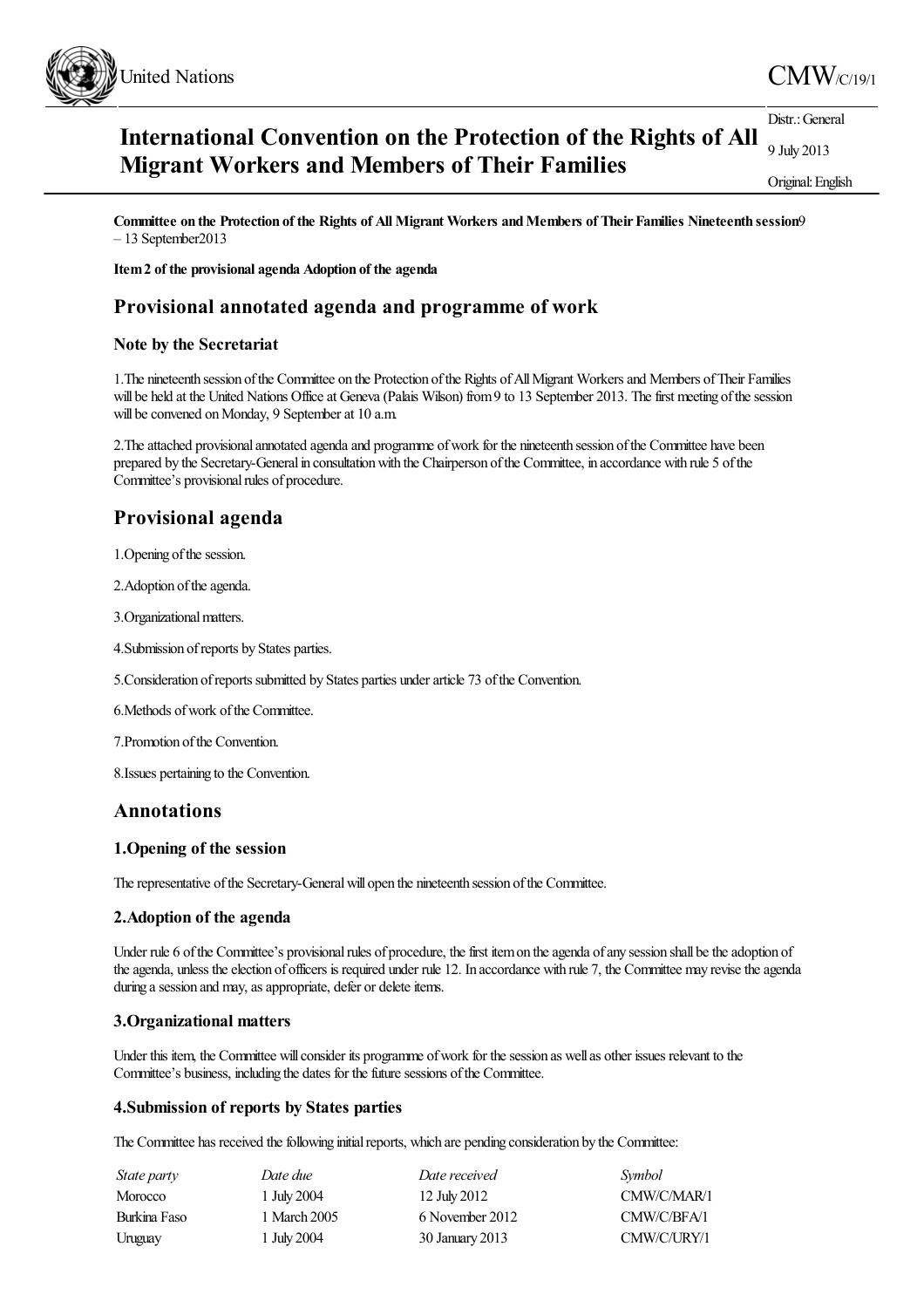The Committee has received the following second periodic reports, which are pending consideration by the Committee:

| State party | Date due       | Date received | Symbol        |
|-------------|----------------|---------------|---------------|
| Mali*       | 1 October 2009 | 3 May 2013    | Not available |

The following initial reports were due, but had not yet been received as at 1 June 2013:

| <i>State party</i>               | Date due        |
|----------------------------------|-----------------|
| Bangladesh                       | 1 December 2012 |
| Belize*                          | 1 July 2004     |
| Cape Verde                       | 1 July 2004     |
| Ghana*                           | 1 July 2004     |
| Guinea                           | 1 July 2004     |
| Guyana                           | 1 November 2011 |
| Honduras                         | 1 December 2006 |
| Jamaica                          | 1 January 2010  |
| Kyrgyzstan*                      | 1 January 2005  |
| Lesotho                          | 1 January 2007  |
| Libya                            | 1 October 2005  |
| Mauritania                       | 1 May 2008      |
| Nicaragua                        | 1 February 2007 |
| Niger                            | 1 July 2010     |
| Nigeria                          | 1 November 2010 |
| Peru                             | 1 January 2007  |
| Saint Vincent and the Grenadines | 1 February 2012 |
| Seychelles                       | 1 July 2004     |
| Timor-Leste                      | 1 May 2005      |
| Turkey                           | 1 January 2006  |
| Uganda*                          | 1 July 2004     |

The following second periodic reports were due, but had not yet been received as at 1 June 2013:

| State party          | Date due         |
|----------------------|------------------|
| Algeria              | 1 May 2012       |
| Egypt                | 1 July 2009      |
| El Salvador*         | 1 December 2010  |
| Mauritania           | 1 September 2013 |
| Philippines*         | 1 May 2011       |
| Sri Lanka*           | 1 November 2011  |
| Syrian Arab Republic | 1 October 2011   |

#### **5.Consideration of reports submitted by States parties under article 73 of the Convention**

At its nineteenth session, the Committee will consider the initial reports received from Burkina Faso (CMW/C/BFA/1), and Morocco (CMW/C/MAR/1).

The Secretary-General has informed the States parties concerned of the dates on which their reports are scheduled for consideration by the Committee, in accordance with the provisional programme of work (see annex).

#### **6.Methods of work of the Committee**

Under this item, the Committee will discuss its methods of work, harmonization of treaty body working methods and other issues arising out of the ongoing treaty body strengthening process. In particular, the Committee will continue to discuss the report of the United Nations High Commissioner for Human Rights on the strengthening of the human rights treaty bodies of June 2012 (A/66/860).

### **7.Promotion of the Convention**

Under this item, the Committee will discuss its involvement in and support for various events to continue promoting the Convention.

#### **8. Issues pertaining to the Convention**

Under this item, the Committee will discuss meetings with stakeholders, days of general discussion, general comments and other activities.